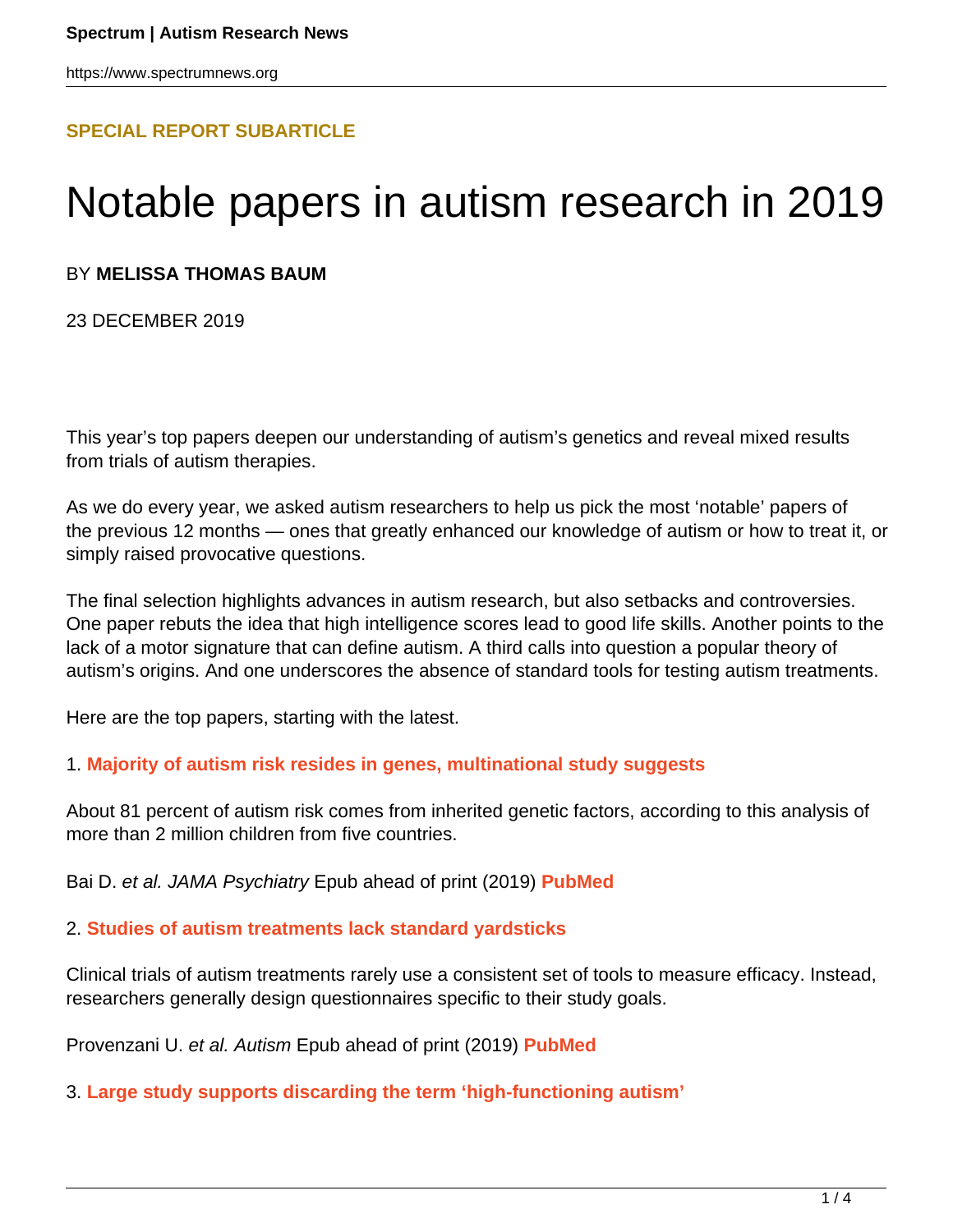Autistic people described as 'high functioning' because they do not have intellectual disability often still struggle with daily living skills, according to this study of more than 2,000 people on the spectrum. The data could put the term 'high functioning' out of commission for good.

Alvares G.A. et al. Autism Epub ahead of print (2019) **[PubMed](https://www.ncbi.nlm.nih.gov/pubmed/31215791)**

# 4. **[Analysis of single cells implicates set of neurons in autism](https://www.spectrumnews.org/news/analysis-single-cells-implicates-set-neurons-autism/)**

The first analysis of single cells from the brains of autistic people homes in on a group of neurons as central to autism. These neurons are involved in communication between brain regions that mediate higher-order cognitive abilities, such as social and language skills.

Velmeshev D. et al. Science **364**, 685-689 (2019) **[PubMed](https://www.ncbi.nlm.nih.gov/pubmed/31097668)**

# 5. **[Ready or not, two drugs for autism edge closer to clinic](https://www.spectrumnews.org/news/ready-not-two-drugs-autism-edge-closer-clinic/)**

Two drugs that alter the activity of the hormone vasopressin seem to improve social communication in people with autism, according to the results of two clinical trials.

Parker K.J. et al. Sci. Transl. Med. **11**, eaau7356 (2019) **[PubMed](https://www.ncbi.nlm.nih.gov/pubmed/31043522)**

Bolognani F. et al. Sci. Transl. Med. **11**, eaat7838 (2019) **[PubMed](https://www.ncbi.nlm.nih.gov/pubmed/31043521)**

### 6. **[Latest test of promising autism therapy shows only mild benefits](https://www.spectrumnews.org/news/latest-test-promising-autism-therapy-shows-mild-benefits/)**

A much-touted behavioral therapy for autism, the Early Start Denver Model, may not be as effective as its creators had hoped. The results of this study, which point to improvements in language but not in intelligence, were highly controversial.

Rogers S.J. et al. J. Am. Acad. Child Adolesc. Psychiatry **58**, 853-865 (2019) **[PubMed](https://www.ncbi.nlm.nih.gov/pubmed/30768394)**

# 7. **[Four sets of mice call popular theory of autism into question](https://www.spectrumnews.org/news/four-sets-mice-call-popular-autism-theory-question/)**

An analysis of four mouse models negates certain assumptions underlying the 'signaling imbalance theory,' a popular hypothesis about autism's origins in the brain. The findings suggest that the imbalance is a compensatory response to other problems in the brain, rather than the underlying cause of autism.

Antoine M.W. et al. Neuron **101**, 648-661 (2019) **[PubMed](https://www.ncbi.nlm.nih.gov/pubmed/30679017)**

### 8. **[Motor traits that mark autism remain elusive, large study finds](https://www.spectrumnews.org/news/motor-traits-mark-autism-remain-elusive-large-study-finds/)**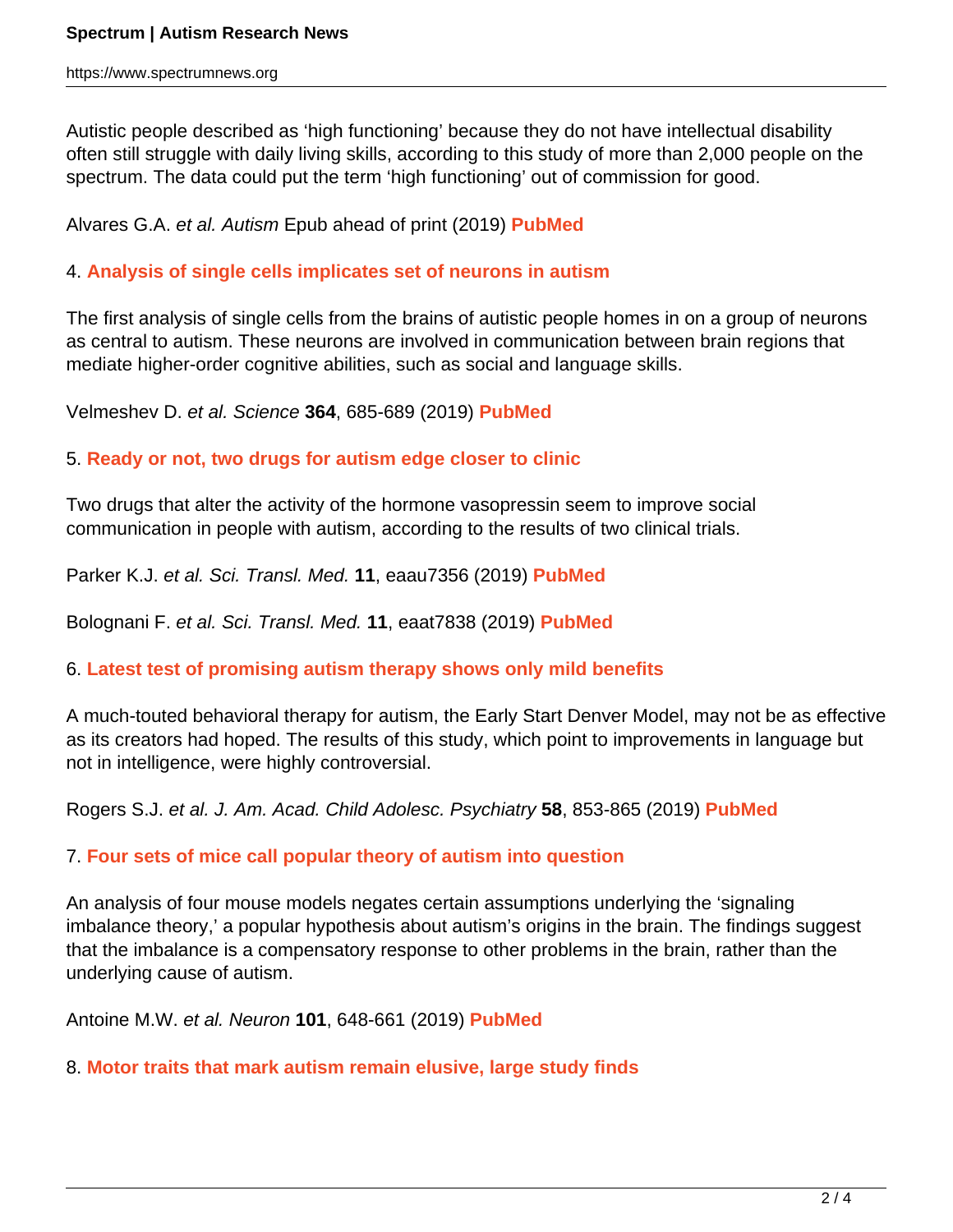Motor problems in autistic infants parallel those in infants with other developmental conditions, according to research based on hundreds of children. The results dashed hopes of finding signature delays that could aid autism diagnosis.

Iverson J.M. et al. J. Abnorm. Psychol. **128**, 69-80 (2019) **[PubMed](https://www.ncbi.nlm.nih.gov/pubmed/30628809)**

# 9. **[Massive analysis refines map of autism's genetic roots](https://www.spectrumnews.org/news/massive-analysis-refines-map-autisms-genetic-roots/)**

A huge genetic analysis of postmortem brain tissue yielded maps of when and where genes are turned on and off throughout life — and how that expression is altered in autism. The results came from three studies involving PsychENCODE, a collaboration of 15 institutions.

Li M. et al. Science **362**, eaat7615 (2018) **[PubMed](https://www.ncbi.nlm.nih.gov/pubmed/30545854)**

Gandal M.J. et al. Science **362**, eaat8127 (2018) **[PubMed](https://www.ncbi.nlm.nih.gov/pubmed/30545856)**

Wang D. et al. Science **362**, eaat8464 (2018) **[PubMed](https://www.ncbi.nlm.nih.gov/pubmed/30545857)**

10. **[Analysis pinpoints genes linked to autism, developmental delay](https://www.spectrumnews.org/news/analysis-pinpoints-genes-linked-autism-developmental-delay/) [Analysis spotlights mutations in 'dark' regions of the genome](https://www.spectrumnews.org/news/analysis-spotlights-mutations-dark-regions-genome/) [Some autism mutations go undetected](https://www.spectrumnews.org/news/autism-mutations-go-undetected-new-study-suggests/) [Bumper scan of genomes pinpoints inherited risk factors for autism](https://www.spectrumnews.org/news/bumper-scan-genomes-pinpoints-inherited-risk-factors-autism/) [Whole genome study lifts veil on inheritance patterns in autism](https://www.spectrumnews.org/news/whole-genome-study-lifts-veil-on-inheritance-patterns-in-autism/)**

These five studies spotlight the contribution of spontaneous and inherited mutations in autism along with instances in which these classes may be confused.

An analysis of spontaneous mutations in nearly 11,000 people implicated 253 genes in either developmental delay or autism, including 49 new candidates. Some of the spontaneous mutations that contribute to autism occur between genes and control gene expression, another study suggested. In some cases, spontaneous mutations may be mistaken for inherited ones, according to another report. Some 'mosaic' mutations detected in a parent's blood may, in fact, arise spontaneously, as they were not present in previous generations.

Many inherited variants do contribute to autism. The largest-yet exploration of these variants identified 12 regions in the genome that harbor them. And an analysis of whole-genome sequences from nearly 500 families implicated 16 new genes in autism that all carry some inherited mutations.

Coe B.P. et al. Nat. Genet. **51**, 106-116 (2019) **[PubMed](https://www.ncbi.nlm.nih.gov/pubmed/30559488)**

An J.Y. et al. Science **362**, eaat6576 (2018) **[PubMed](https://www.ncbi.nlm.nih.gov/pubmed/30545852)**